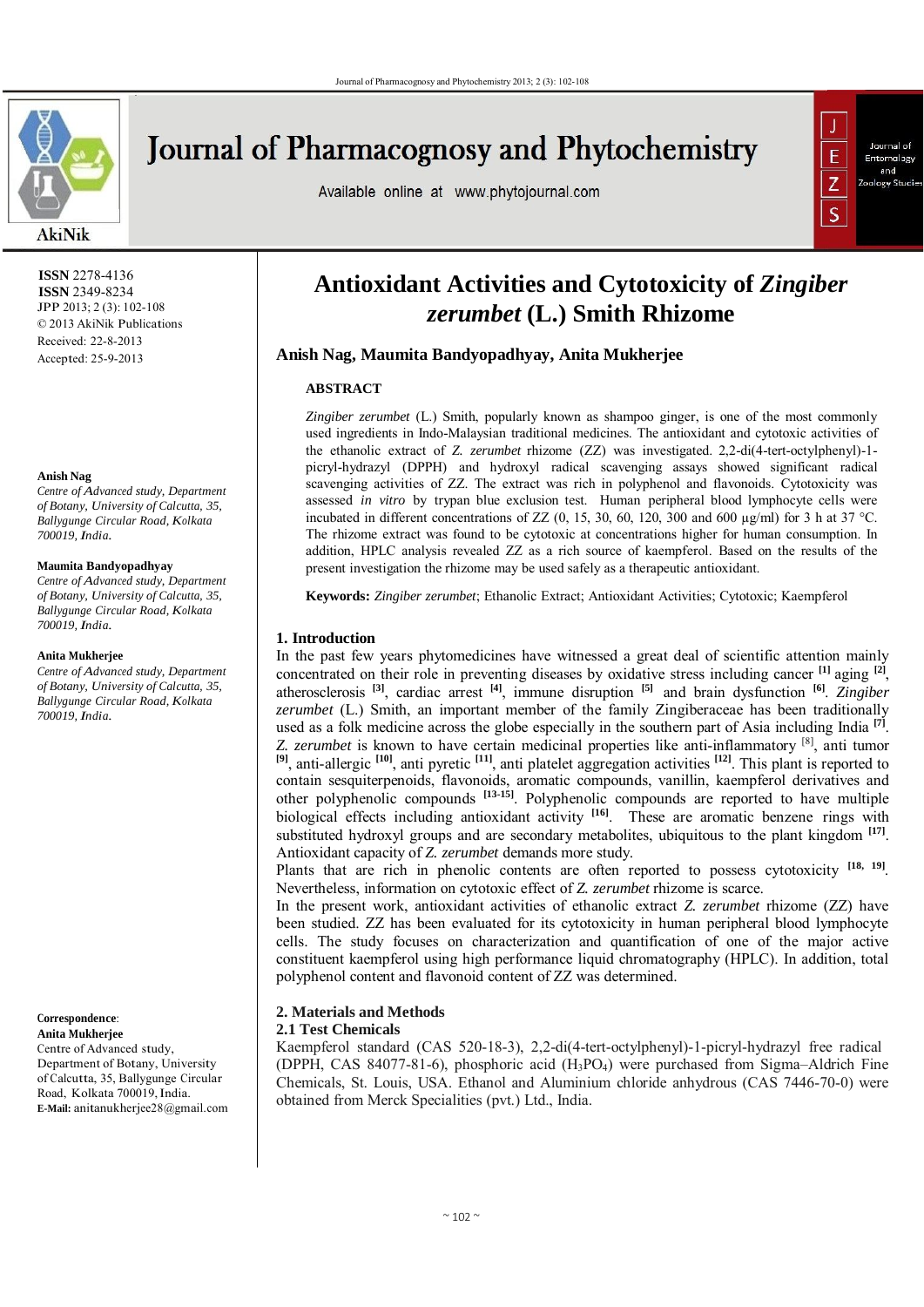Acetonitrile (HPLC grade) was obtained from Qualigen Fine Chemicals, USA. Other reagents like 2 deoxy-D-ribose sugar (CAS 533-67-5), di-sodium salt of ethylene diamine tetra acetic acid (EDTA) disodium salt, thiobarbituric acid (TBAR), trichloroacetic acid (TCA), tris buffer, phosphate-buffered saline (PBS) (Ca2+, Mg2+ free), RPMI-1640 media, Histopaque, quercetin were purchased from Hi Media, India. Gallic acid, ascorbic acid, Folin–Ciocalteu reagent were purchased from SRL, India. All other chemicals like di-potassium-hydrogen phosphate  $(K_2HPO_4)$ , hydrogen peroxide  $(H_2O_2)$ , potassium di-hydrogen phosphate  $(KH_2PO_4)$ , Ferric chloride (FeCl<sub>3</sub>), sodium hydroxide (NaOH), sodium carbonate  $(Na_2CO_3)$  were purchased locally and were of analytical grade.

## **2.2 Preparation of ZZ**

Plant material of *Z. zerumbet* were collected locally, authenticated by plant taxonomist and voucher specimen was submitted to the herbarium of the department of Botany, University of Calcutta, Kolkata. A total of 100 gm of the dried rhizome was soaked in 1L of ethanol at room temperature (35.5 °C) and kept in dark for 7 days. The extract was filtered and evaporated to dryness. Finally 3.45 gm of semi-solid mass of ZZ was recovered and stored at  $-20\,^0C$ .

## **2.3 Determination of Total Polyphenol Content (TPC)**

The total polyphenol content of the extract was determined according to the method of McDonald *et al*. **[20]** and Roy *et al*. **[21]**  with modification. Briefly, 0.5 ml of extract (50 µg/ml) was mixed with Folin–Ciocalteu reagent (5 ml, 1:10 dilution with distilled water) and further neutralized by aqueous  $Na<sub>2</sub>CO<sub>3</sub>$  (4 ml, 1 M) solution. The reaction mixture was then allowed to stand for 15 min at room temperature. The absorbance of the reaction mixture was measured at 765 nm using a UV–visible spectrophotometer [Beckman Coulter, USA]. The calibration curve was prepared using solutions of gallic acid (standard) in ethanol with final concentrations in reaction mix ranging from 0–35 µg/ml. The total polyphenol content was expressed in terms of milligram of gallic acid equivalent per gram of extract (mg GAE/g). Three replicates were performed. Results are represented as mean  $\pm$  standard deviation.

## **2.4 Determination of Total Flavonoids**

The method of Ordonez *et al*. **[22]** and Taie *et al*. **[23]** was followed for the estimation of total flavonoid content with minor modifications. Briefly, 0.5 ml of 2% AlCl<sub>3</sub> in ethanol solution was added to 0.5 ml of the extract (50 µg/ml). The reaction mixture was then allowed to stand for 1h at room temperature. The absorbance was measured at 420 nm using a UV–visible spectrophotometer [Beckman Coulter, USA] against the sample blank. Total flavonoid content was calculated as quercetin equivalent (mg/g) obtained from calibration curve (0-33 µg/ml). The total flavonoid content was expressed in terms of milligram of quercetin equivalent per gram of extract (mg QUE/g). Three replicates were performed. Results are represented as mean  $\pm$  standard deviation.

## **2.5 HPLC Analysis of Phenolic Compounds**

HPLC analysis was carried out using a High Performance Liquid Chromatography apparatus equipped with a Agilent DAAD detector (Agilent, USA) and an Agilent Eclipse plus C18 column (100 mm $\times$ 4.6 mm, 3.5 µm) (Agilent, USA). The mobile phases

were (A) 0.1% phosphoric acid and (B) acetonitrile. The gradient was linear from 94 to 92.5% A for 4 min; stand on 92.5% for 3 min, from 92.5 to 10% A for 8 min, from 10 to 6% A for 5 min and 6% A for 5 min followed by washing with B and reequilibration of the column for 5 min. The flow rate was 0.5 ml/min and injection volume was 20 μl. UV–vis absorption spectra were recorded online from 190 to 600 nm during the HPLC analysis. Standard kaempferol (Sigma-Aldrich, Co. USA), were used to calibrate the standard curve. The DAAD detection was conducted at 254 nm for the quantification. The compound was identified and quantified by comparing both retention times and UV–vis spectra with those of pure standard. The results were expressed as microgram of kaempferol per one gram of ZZ.

## **2.6 Detection of Hydroxyl Radicals by Deoxyribose Assay**

The assay was performed as described by Halliwell *et al*. **[24]** and Stoilova *et al.* <sup>[25]</sup>. All solutions were freshly prepared. One ml of the reaction mixture contained 100 µl of 28 mM 2-deoxy-ribose (dissolved in  $KH_2PO_4-K_2HPO_4$  buffer, pH 7.4), 500 µl solution of various concentrations of the extract (at final concentration of 15, 30, 60 and 120  $\mu$ g/ml in the reaction mix), 200  $\mu$ l of 200 M FeCl<sub>3</sub> and 1.04 mM EDTA (1:1 v/v), 100 µl  $H_2O_2$  (1.0 mM) and 100 µl ascorbic acid (1.0 mM). After an incubation period of 1 h at 37°C the extent of deoxyribose degradation was measured by the TBA reaction. 1.0 ml of TBA (1% in 50 mM NaOH) and 1.0 ml of 2.8% TCA were added to the reaction mixture and the tubes were heated at 100 °C for 20 min. After cooling, the absorbance was read at 532 nm against a blank (containing only buffer and deoxy-ribose). The percentage inhibition  $(1\%)$  was calculated by the formula:  $I\% = 100 - (Abs.\text{sample}/Abs.\text{control}) \times 100$ 

The  $IC_{50}$  value represents the concentration of the compounds that caused 50% inhibition of radical formation. Quercetin was used as a positive control. The data obtained at each point were the average of three measurements.

## **2.7 Scavenging effect on 2, 2-di (4-tert-octylphenyl)-1-picrylhydrazyl free radical**

The DPPH radical scavenging capacity was determined using the method described by Liu *et al*. [26] and Lu *et al*. [27]. 10 μl ethanolic extracts (at final concentration of 15, 30, 60 and 120 µg/ml in the reaction mix) were mixed with 3 ml of 6×10<sup>−</sup>5 M DPPH in ethanol. After 30 min of incubation in the dark at room temperature, the absorbance at 517 nm was measured against blank. The inhibition percentage of DPPH radical was calculated according to the formula **[28]**:

DPPH radical scavenging capacity  $\% = [(A_{DPPH}-A_{EXTR}) / A_{DPPH}]$  $\times100$ 

Where, A<sub>DPPH</sub> is the absorbance of the control solution (containing only DPPH), and A<sub>EXTR</sub> is the absorbance in the presence of antioxidant. The  $IC_{50}$  value represents the concentration of the compound that caused 50% inhibition of radical formation. Ascorbic acid was used as a positive control. The data obtained at each point were the average of three measurements.

## **2.8 Isolation of Human Peripheral Blood Lymphocytes**

Human peripheral blood was obtained by venipuncture from healthy 23-year-old male donors (non-smokers and not under any medication) into vacutainers (heparin). Lymphocytes were isolated from fresh blood according to the method of Bøyum [29]. Fresh blood (1 ml) was diluted with equal volume of PBS and was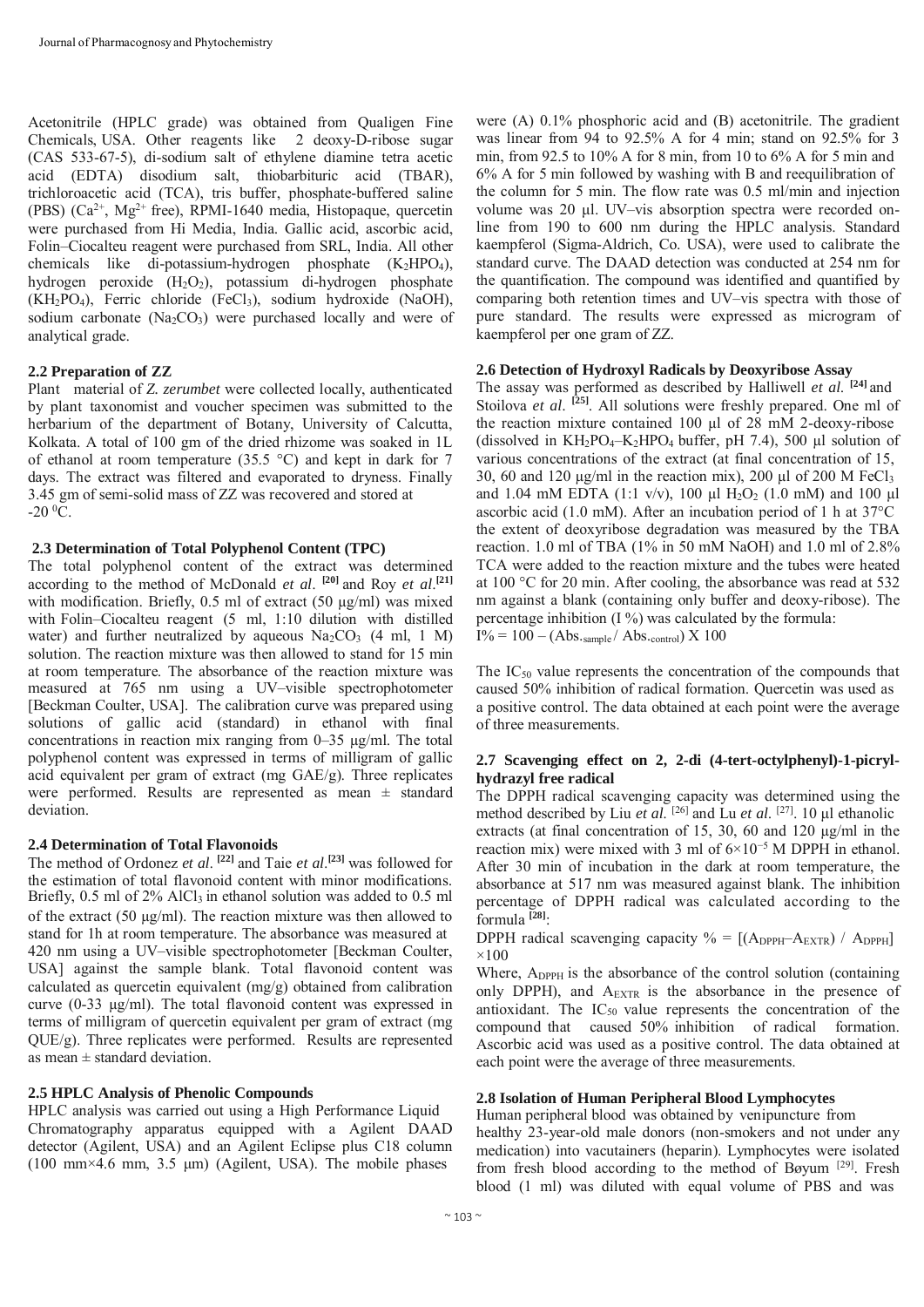layered over 3 ml of Histopaque and centrifuged at  $800 \times g$  for 40 min. The buffy coat was aspirated into 3–5 ml of PBS and was centrifuged at  $250 \times g$  for another 10 min. The supernatant was discarded and the pellet was suspended in RPMI-1640 media. All experiments were conducted in accordance with the Institutional guidelines and approved by ethical committee, University of Calcutta.

## **2.9 Cytotoxicity Assay**

Cytotoxic effects of ZZ at various concentrations (15, 30, 60, 120, 300, 600 µg/ml) were studied by the trypan blue dye exclusion test <sup>[30]</sup>. Lymphocytes  $(2\times10^5 \text{ cells/ml})$  were incubated at 37 °C with different concentrations of ZZ in RPMI-1640 media. After 3 h the media was washed by centrifugation, and fresh media was added. EC<sub>50</sub> value was determined that represents the effective concentration of the extract that causes 50% death of the cells.

## **2.10 Statistical Analysis**

All experiments were done in triplicate, and data were expressed as Mean±SD of 3 independent experiments. The data were analysed using the Statistical Programme–SigmaStat3.0 (SPSS Inc., Chicago, IL, USA). One-way analysis of variance (ANOVA) test, at  $P \leq$ 0.05, was done. 50% inhibitory concentrations  $(IC_{50}/EC_{50})$ 

were calculated by plotting the data in the graph as concentration versus percentage inhibition/scavenging.

#### **3. Results**

### **3.1 Total Polyphenol and Flavonoid Content**

The total polyphenol content of ZZ was 33.64±3.22 mg GAE/g, as determined by Folin-Ciocalteu method, determined with reference to standard curve and is reported as gallic acid equivalents with reference to standard curve  $(y=0.088x+0.132, R^2=0.99)$ . Total flavonoid content of ZZ was 26.79±0.68 mg quercetin equivalent/g of the extract (QUE/g) determined with reference to standard curve  $(y=0.037x+0.0017, R^2=0.99)$  (Table 1).

## **3.2 HPLC analysis of Phenolic Compounds**

HPLC analysis at 254 nm along with gradient elution program revealed number of peaks in the chromatogram of the extract (Figure 1). A comparison between retention time, spectra of the sample peak and the reference standard confirmed kaempferol as one of the major components in ZZ. Using the standard curve of the reference standard ( $y=$  92.68x-310.80; R<sup>2</sup>= 0.993; 25-100  $\mu$ g/ml) the amount of kaempferol was 11.63 ±0.09 mg/g of extract (Figure 1, Table 1).



**Fig 1:** High performance liquid chromatography analysis of *Zingiber zerumbet* rhizome extract at 254 nm

#### **3.3 Detection of Hydroxyl Radicals by Deoxyribose Assay**

Hydroxyl radicals are formed in free solution after incubation of Fe-EDTA with  $H_2O_2$  and ascorbic acid at pH 7.4. These hydroxyl radicals were detected by their ability to degrade 2-deoxy-D-ribose sugar in fragments that on heating with TBA at acidic pH forms pink coloured complex **[25]**. In comparison with the control ZZ significantly inhibited ( $p \le 0.05$ ) the degradation of the sugar by the

hydroxyl radicals (69.86-83.01%) at different concentrations of ZZ (15, 30, 60 and 120  $\mu$ g/ml; Figure 2, Table 1). The IC<sub>50</sub> value for inhibition of degradation of sugar was 13.24 µg/ml. Quercetin was used as a positive control. The  $IC_{50}$  value of quercetin was 2.46 µg/ml.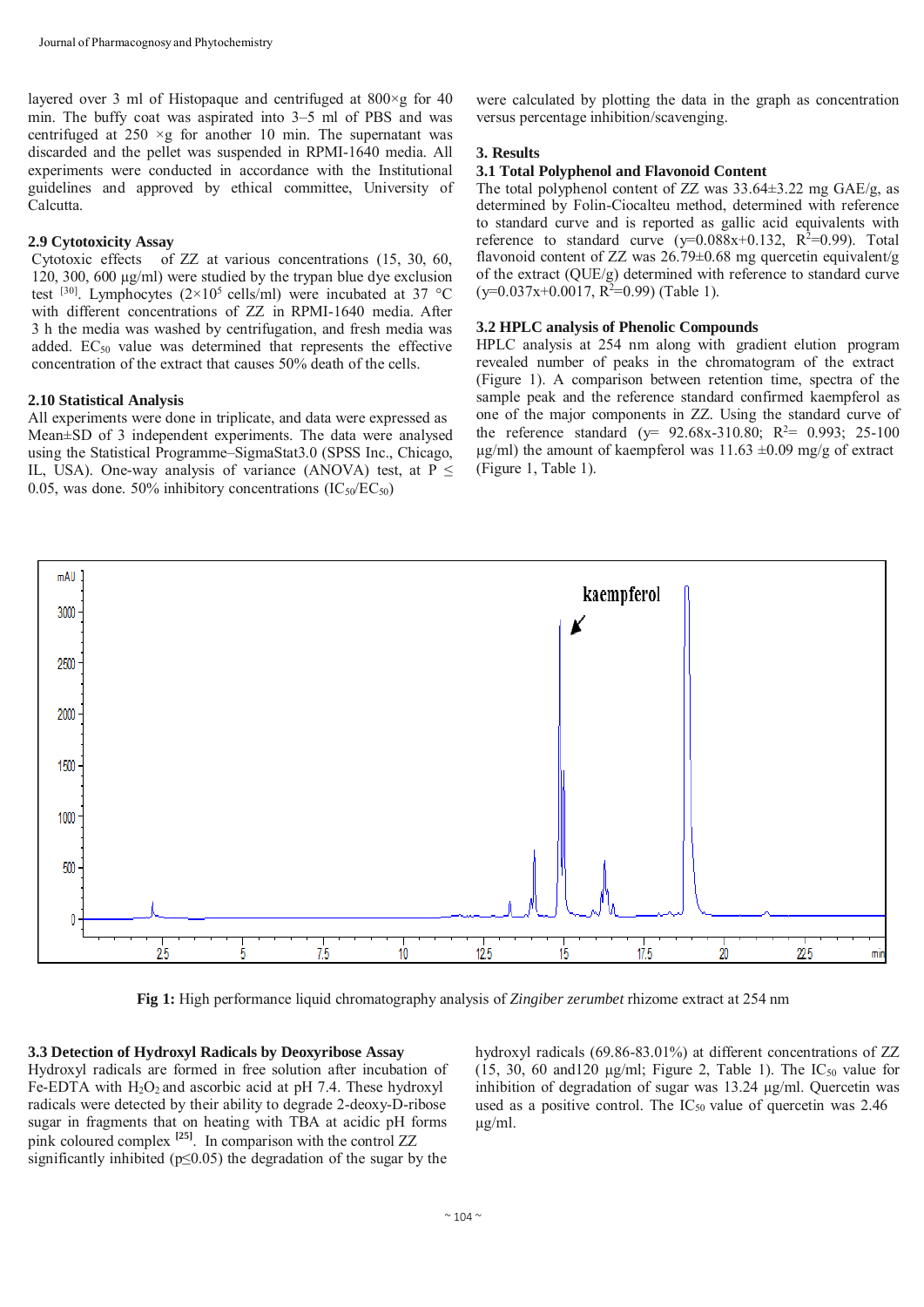

**Fig 2:** Inhibition of the radical degradation of 2-deoxy-D-ribose sugar

## **3.4 Scavenging effect on 2, 2-di(4-tert-octylphenyl)-1-picrylhydrazyl free radical**

Acceptance of an electron from an antioxidant molecule resulted in bleaching of purple colour of DPPH free radicals. The ability of scavenging DPPH by antioxidant molecules is assessed spectrophotometrically by the quantitative estimation of the

discoloration of the same. ZZ at various concentrations (0, 30, 60 and 120 µg/ml) showed a weak effect in inhibiting DPPH. The value was significant ( $p \le 0.05$ ) at the concentrations tested. IC<sub>50</sub> was 417.14 µg/ml for ZZ and 2.71 µg/ml for ascorbic acid (Figure 3, Table 1).



**Fig 3:** DPPH free radical-scavenging activity

| Table 1: Extraction yield, phenolic content and antioxidant activities of ZZ |  |  |  |
|------------------------------------------------------------------------------|--|--|--|
|------------------------------------------------------------------------------|--|--|--|

| <b>Extraction yield</b><br>$(\%)$ | <b>Total</b><br>polyphenol<br>$(mg \text{ GAE/g})$<br>of $ZZ$ )<br>[mean $\pm$ SD]* | <b>Total flavonoid</b><br>$(mg \text{ QUE/g of})$<br>ZZ)<br>[mean $\pm$ SD]* | Kaempferol<br>$(mg/g \text{ of } ZZ)$<br>[mean $\pm$ SD]* | $IC_{50}$ ( $\mu$ g/ml)<br><b>Hydroxyl</b><br>scavenging<br>activity | $IC_{50}$ ( $\mu$ g/ml)<br><b>DPPH</b><br>scavenging<br>activity |
|-----------------------------------|-------------------------------------------------------------------------------------|------------------------------------------------------------------------------|-----------------------------------------------------------|----------------------------------------------------------------------|------------------------------------------------------------------|
| 3.45                              | $33.64\pm3.22$                                                                      | $26.79 \pm 0.68$                                                             | $11.63 \pm 0.09$                                          | 13.24                                                                | 417.14                                                           |

\*mean of three replicates; SD- standard deviation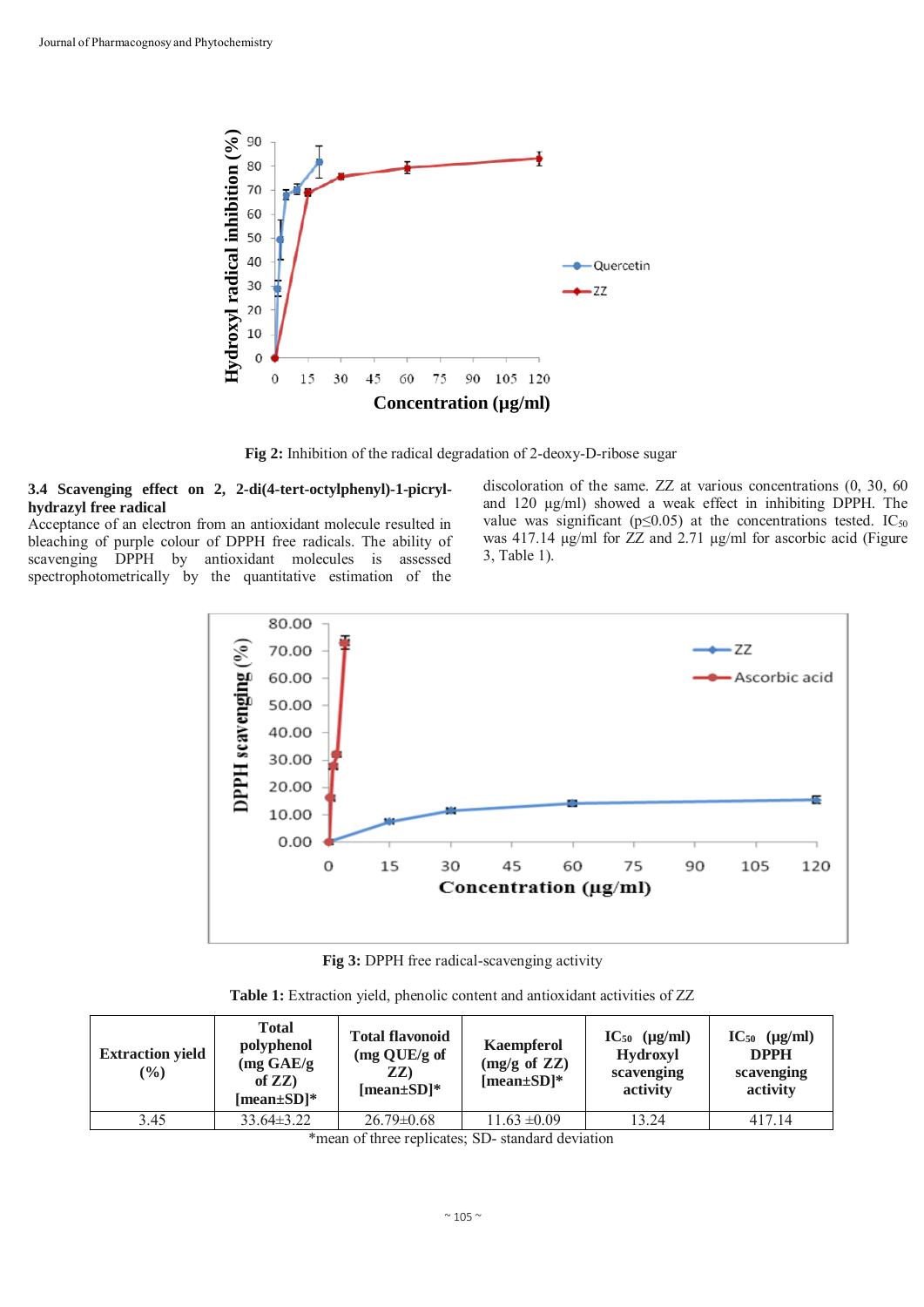#### **3.5 Cytotoxicity assay**

The cytotoxicity of ZZ is shown in Figure 4. The % viable cells ranged between 12.33 - 99.33%.The numbers of viable cells

decreased significantly at concentrations 300 µg/ml and above. The EC<sub>50</sub> value of ZZ was  $385.07 \text{ µg/ml}$ .



**Fig 4:** Viable lymphocyte cells at different concentration of ZZ by trypan blue assay \*Significantly different from control (p≤0.05)

#### **4. Discussion**

The rich world of herbs with thousands of species is being extensively explored traditionally as herbal medicines since ages. The rhizome of *Z. zerumbet* finds use in traditional medicines. In the present study, the ZZ was studied for its antioxidant and cytotoxic properties.

Antioxidants are micro constituents present in the diet that can scavenge reactive oxygen species (ROS) by terminating the oxidizing chain reaction **[31, 32]**. These ROS is considered to play a very vital role in the pathogenesis of several degenerative diseases from cardiovascular diseases to the carcinogenesis **[33, 34]**. The model of DPPH scavenging antioxidant assay have gained wide acceptance for its capacity to rapidly screen samples of interest **[35]**. Several members of the family Zingiberaceae were reported to possess significant DPPH scavenging activities; however a few were also known to show low scavenging capacity **[36]**. Although not much data on antioxidant activity of *Z. zerumbet* is available, solvent extracts (ethanol, methanol and isopropanol) of *Z. zerumbet*  spent have shown fair DPPH scavenging activity **[37]**. In contrast our study revealed comparatively lower DPPH scavenging activity of ZZ. Such discrepancy may be related to the difference in the extraction method, cultivars, maturity and other environmental factors that have been known to directly influence the antioxidant capacity of fruits and vegetables **[38, 39]**.

The hydroxyl radical is an extremely reactive free radical found in biological systems and has been implicated as highly damaging species in free radical pathology capable of damaging every molecule found in living cells <sup>[35, 40]</sup>. Plants of Zingiberaceae have been reported to possess considerable hydroxyl radical scavenging activity **[41]**. The results of the present study showed that ZZ is a powerful OH**.** scavenger in competition with 2-deoxy ribose sugar. The hydroxyl radical scavenging capacity of ZZ is much higher than its DPPH scavenging activity, as evident by respective  $IC_{50}$ values. Steric accessibility is the major determinant for DPPH assay, since small molecules have better access to the radical sites than the larger ones **[42]**. In addition, DPPH is stable, long-lived nitrogen radical unlike radicals present in living organisms and has

no similarity to the highly reactive and transient radicals **[43-44]**. Thus, antioxidants that react quickly with these radicals may react slowly or may be inert to the DPPH radical **[44]**.

In our study HPLC analysis confirmed the presence of kaempferol along with the appreciable amount of polyphenol and flavonoid compounds. These phenolic compounds are known to impart its biological activities *in vitro* and *in vivo* including anti-inflammatory **[45]**, antimicrobial **[46]**, antimutagenic **[47]** and antitumor effects **[48]**. In agreement with the findings of Lako *et al*. **[39]**, presence of high amount of kaempferol in ZZ was confirmed by HPLC analysis. Kaempferol is reported to possess strong hydroxyl radical scavenging activity <sup>[49]</sup> which might have contributed to similar activity of ZZ in our study.

Although antioxidants of plant origin are rapidly gaining popularity, their safety is of great concern. A few data are available on the cytotoxic effects of the plants, belonging to the family Zingiberaceae **[50]**. Crude ethanol extracts of the rhizome of *Z. zerumbet* showed cytotoxicity against brine shrimp **[51]**. Tushar *et al*. **[52]** reported cytotoxicity of *Z. zerumbet* in Raji cells at concentrations 320 µg/ml and above .Our study on lymphocyte cells are in agreement to that of Tushar *et al*. **[52]**.

The demonstrated DPPH and hydroxyl radical scavenging activities of ZZ substantiated its potential as a strong natural antioxidant. Several authors reported direct correlation between phenolic compounds and antioxidant activities of different plant extracts **[27, 53-54]**.The abundance of phenolic compounds as estimated in ZZ including kaempferol as a major flavonoid, might have contributed to its antioxidant properties. ZZ with cytotoxicity at only higher doses can be used as a therapeutic antioxidant in near future.

#### **5. Conclusion**

*Z. zerumbet* possesses antioxidant properties and the extract is non cytotoxic at low concentrations. Further toxicological studies are warranted for its use as phytomedicine.

The authors wish to state that there is no conflict of interest in carrying this work.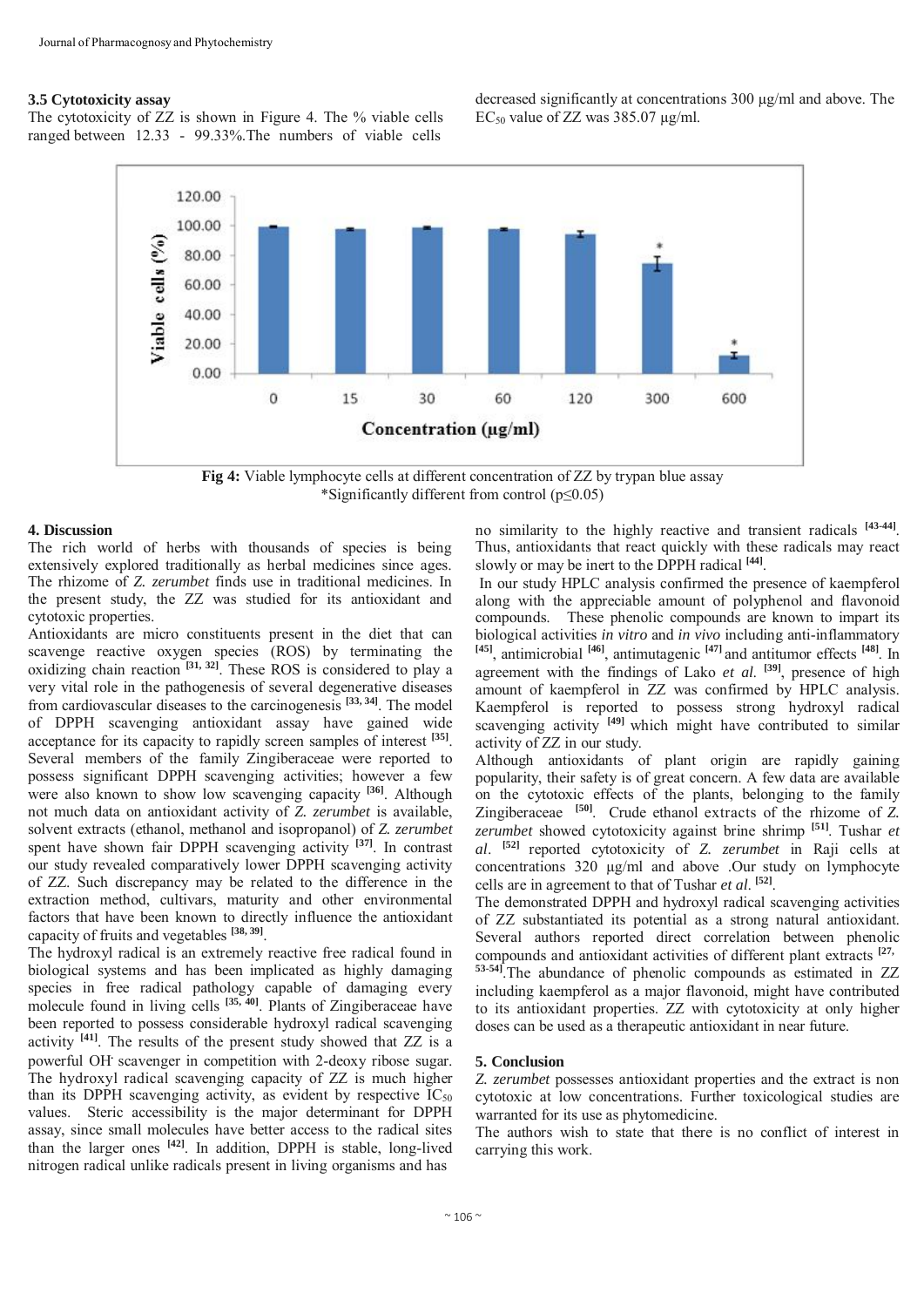#### **6. Acknowledgement**

The authors would like to acknowledge DST, New Delhi, Innovation in Science Pursuit for Inspired Research (INSPIRE) for providing Junior Research Fellowship-Professional, Sanction No. DST/INSPIRE Fellowship/2011) to Anish Nag.

#### **7. Reference:**

- 1. Sies H. Antioxidants in disease mechanisms and therapy. Vol 38, Academic Press, San Diego, 1997.
- 2. Finkel T, Holbrook NJ. Oxidants, oxidative stress and the biology of ageing. Nature 2000; 408(6809):239-247.
- 3. Harrison D, Griendling KK, Landmesser U, Hornig B, Drexler H: Role of oxidative stress in atherosclerosis. Am J Cardiol 2003; 91(3):7-11.
- 4. Sharma AB, Sun J, Howard LL, Williams AG, Mallet RT. Oxidative stress reversibly inactivates myocardial enzymes during cardiac arrest. Am J Physiol Heart Circ Physiol 2007; 292(1):H198-H206.
- 5. Miller J, Brzezinska-Slebodzinska E, Madsen F. Oxidative stress, antioxidants, and animal function. J Dairy Sci 1993; 76(9):2812-2823.
- 6. Haorah J, Ramirez SH, Schall K, Smith D, Pandya R, Persidsky Y. Oxidative stress activates protein tyrosine kinase and matrix metalloproteinases leading to blood–brain barrier dysfunction. J Neurochem 2007; 101(2):566-576.
- 7. Yob N, Jofrry SM, Affandi M, Teh L, Salleh M, Zakaria Z. Zingiber zerumbet (L.) Smith: a review of its ethnomedicinal, chemical, and pharmacological uses. Evid Based Complement Alternat Med 2011; 2011.
- 8. Nhareet S, Nur S. Antiinflammatory property of ethanol and water extracts of *Zingiber zerumbet*. Indian J Pharmacol 2003; 35(3):181.
- 9. Huang G-C, Chien T-Y, Chen L-G, Wang C-C. Antitumor effects of zerumbone from *Zingiber zerumbet* in P-388D1 cells *in vitro* and *in vivo*. Planta Med 2005; 71(3):219-224.
- 10. Tewtrakul S, Subhadhirasakul S. Anti-allergic activity of some selected plants in the Zingiberaceae family. J Ethnopharmacol 2007; 109(3):535-538.
- 11. Somchit M, Shukriyah M, Bustamam A, Zuraini A. Anti-pyretic and analgesic activity of *Zingiber zerumbet*. Int J Pharmacol 2005; 1(3):277-280.
- 12. Jantan I, Rafi I, Jalil J. Platelet-activating factor (PAF) receptor-binding antagonist activity of Malaysian medicinal plants. Phytomedicine 2005; 12(1):88-92.
- 13. Jang DS, Han AR, Park G, Jhon GJ, Seo EK. Flavonoids and aromatic compounds from the rhizomes of *Zingiber zerumbet*. Arch Pharmacal Res 2004; 27(3):386-389.
- 14. Jang DS, Seo EK. Potentially bioactive two new natural sesquiterpenoids from the rhizomes of *Zingiber zerumbet*. Arch Pharmacal Res 2005; 28(3):294-296.
- 15. Chien T, Chen L, Lee C, Lee F, Wang C. Anti-inflammatory constituents of *Zingiber zerumbet*. Food Chem 2008; 110(3):584-589.
- 16. Kähkönen MP, Hopia AI, Vuorela HJ, Rauha JP, Pihlaja K, Kujala TS, Heinonen M. Antioxidant activity of plant extracts containing phenolic compounds. J Agric Food Chem 1999; 47(10):3954-3962.
- 17. Lin LZ, Harnly JM. A screening method for the identification of glycosylated flavonoids and other phenolic compounds using a standard analytical approach for all plant materials. J Agric Food Chem 2007; 55(4):1084-1096.
- 18. Itharat A, Houghton PJ, Eno-Amooquaye E, Burke P, Sampson JH, Raman A. *In vitro* cytotoxic activity of Thai medicinal plants used traditionally to treat cancer. J Ethnopharmacol 2004; 90(1):33-38.
- 19. Zirihi GN, Mambu L, Guede-Guina F, Bodo B, Grellier P. *In vitro* antiplasmodial activity and cytotoxicity of 33 West African plants used for treatment of malaria. J Ethnopharmacol 2005; 98(3):281-285.
- 20. McDonald S, Prenzler PD, Antolovich M, Robards K. Phenolic content and antioxidant activity of olive extracts. Food chem 2001; 73(1):73- 84.
- 21. Roy N, Mondal S, Laskar RA, Basu S, Mandal D, Begum NA. Biogenic synthesis of Au and Ag nanoparticles by Indian propolis and its constituents. Colloids Surf B 2010; 76(1):317-325.
- 22. Ordonez A, Gomez J, Vattuone M. Antioxidant activities of *Sechium edule* (Jacq.) Swartz extracts. Food chem 2006; 97(3):452-458.
- 23. Taie HAA, Salama ZA-ER, Radwan S. Potential activity of basil plants

as a source of antioxidants and anticancer agents as affected by organic and bio-organic fertilization. Not Bot Horti Agrobo 2010; 38(1):119- 127.

- 24. Halliwell B, Gutteridge J, Aruoma OI. The deoxyribose method: a simple "test-tube" assay for determination of rate constants for reactions of hydroxyl radicals. Anal Biochem 1987; 165(1):215-219.
- 25. Stoilova I, Krastanov A, Stoyanova A, Denev P, Gargova S. Antioxidant activity of a ginger extract (*Zingiber officinale*). Food chem 2007; 102(3):764-770.
- 26. Liu H, Qiu N, Ding H, Yao R. Polyphenols contents and antioxidant capacity of 68 Chinese herbals suitable for medical or food uses. Food Res Int 2008; 41(4):363-370.
- 27. Lu M, Yuan B, Zeng M, Chen J. Antioxidant capacity and major phenolic compounds of spices commonly consumed in China. Food Res Int 2011; 44(2):530-536.
- 28. Benvenuti S, Pellati F, Melegari Ma, Bertelli D. Polyphenols, anthocyanins, ascorbic acid, and radical scavenging activity of *Rubus, ribes*, and *Aronia*. J Food Sci 2004; 69(3):164-169.
- 29. Bøyum A. Isolation of lymphocytes, granulocytes and macrophages. Scand J Immunol 1976; 5(s5):9-15.
- 30. Tennant JR. Evaluation of the trypan blue technique for determination of cell viability. Transplantation 1964; 2(4):685-694.
- 31. Tyug TS, Johar MH, Ismail A. Antioxidant properties of fresh, powder, and fiber products of mango (*Mangifera foetida*) fruit. Int J Food Prop 2010; 13:682-691.
- 32. Sowndhararajan K, Joseph JM, Manian S. Antioxidant and Free Radical Scavenging Activities of Indian Acacias*: Acacia leucophloea* (Roxb.) Willd, Acacia ferruginea Dc. *Acacia dealbata* Link. and *Acacia pennata* (L.) Willd. Int J Food Prop 2013; 16(8):1717-1729.
- 33. Taniyama Y, Griendling KK. Reactive oxygen species in the vasculature molecular and cellular mechanisms. Hypertension 2003; 42(6):1075-1081.
- 34. Waris G, Ahsan H. Reactive oxygen species: role in the development of cancer and various chronic conditions. J Carcinog 2006; 5(1):14.
- 35. Lee JC, Kim HR, Kim J, Jang YS. Antioxidant property of an ethanol extract of the stem of *Opuntia ficus-indica* var. saboten. J Agric Food Chem 2002; 50(22):6490-6496.
- 36. Mahae N, Chaiseri S, Antioxidant activities and antioxidative components in extracts of *Alpinia galanga* (L.) Sw. Kasetsart J (Nat Sci) 2009; 43:358-369.
- 37. Sreevani KH, Puranaik GSJ, Naidu MM. Studies on antioxidant activity of *Zingiber zerumbet* spent and its constituents through *in vitro* models. WJFT 2013; 1(13):48-55.
- 38. Prior RL, Cao G. Antioxidant phytochemicals in fruits and vegetables: diet and health implications. HortScience 2000, 35(4):588-592.
- 39. Lako J, Trenerry VC, Wahlqvist M, Wattanapenpaiboon N, Sotheeswaran S, Premier R. Phytochemical flavonols, carotenoids and the antioxidant properties of a wide selection of Fijian fruit, vegetables and other readily available foods. Food Chem 2007; 101(4):1727-1741.
- 40. Dhal Y, Deo B, Sahu R. Comparative antioxidant activity of nonenzymatic and enzymatic extracts of *Curcuma zedoaria*, *Curcuma angustifolia* and *Curcuma caesia*. Int J Pharm Sci 2012; 2(4):343-346.
- 41. Prakash D, Suri S, Upadhyay G, Singh BN. Total phenol, antioxidant and free radical scavenging activities of some medicinal plants. Int J Food Sci Nutr 2007; 58(1):18-28.
- 42. Prior RL, Wu X, Schaich K. Standardized methods for the determination of antioxidant capacity and phenolics in foods and dietary supplements. J Agric Food Chem 2005; 53(10):4290-4302.
- 43. Huang D, Ou B, Prior RL. The chemistry behind antioxidant capacity assays. J Agric Food Chem 2005; 53(6):1841-1856.
- 44. Ndhlala AR, Moyo M, Van Staden J. Natural antioxidants: fascinating or mythical biomolecules? Molecules 2010; 15(10):6905-6930.
- 45. Nichols JA, Katiyar SK. Skin photoprotection by natural polyphenols: anti-inflammatory, antioxidant and DNA repair mechanisms. Arch Dermatol Res Archives 2010; 302(2):71-83.
- 46. Mayachiew P, Devahastin S. Antimicrobial and antioxidant activities of Indian gooseberry and galangal extracts. *Lebensm Wiss* Technol 2008; 41(7):1153-1159.
- 47. Kuroda Y, Hara Y. Antimutagenic and anticarcinogenic activity of tea polyphenols. Mutat Res 1999; 436(1):69-97.
- 48. 48. Fresco P, Borges F, Diniz C, Marques M. New insights on the